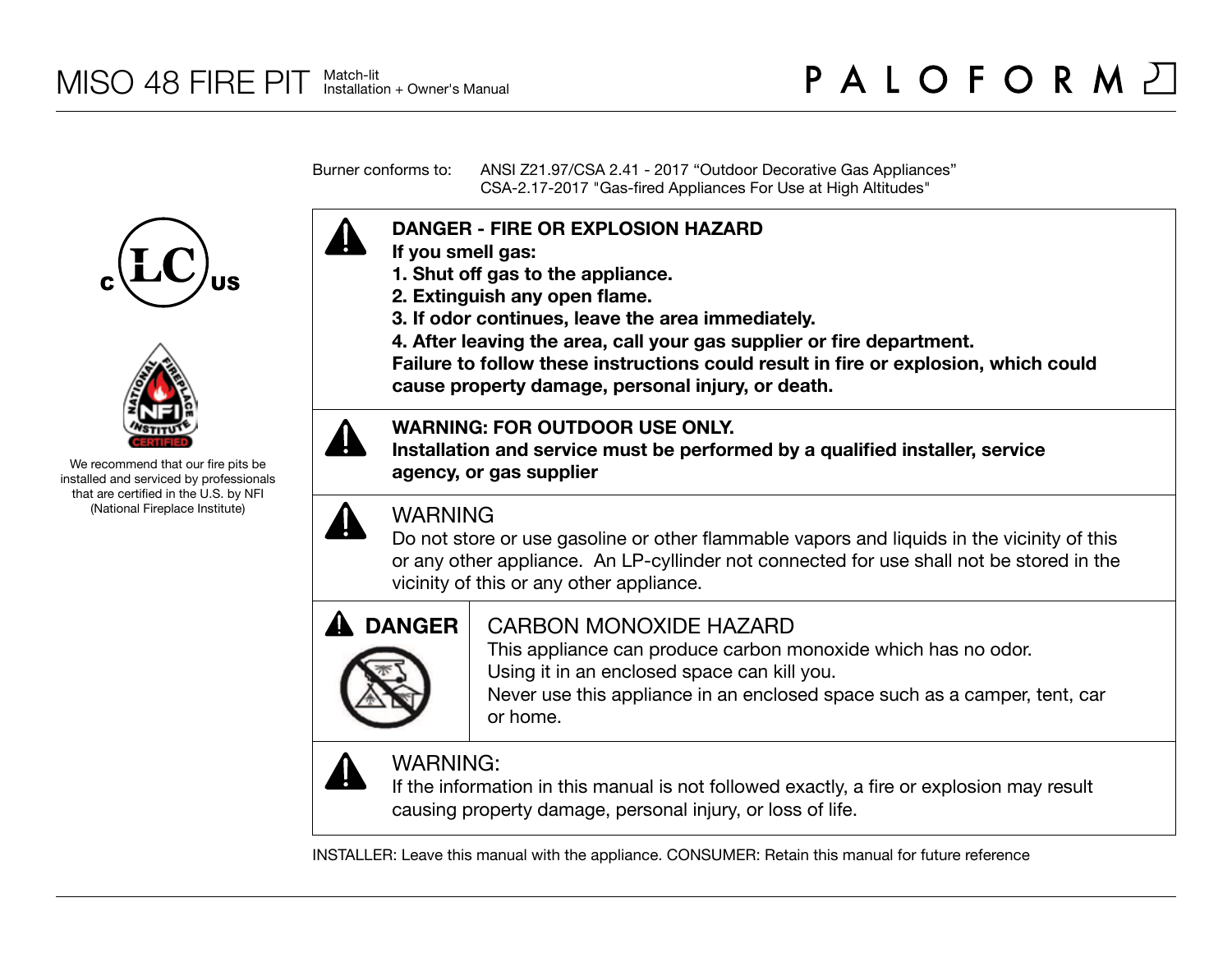# WARNINGS:

IMPORTANT: This appliance should be inspected before use and at least once annually by a qualified service person.

More frequent cleaning may be required as necessary. It is imperative that the control compartment, burners and circulating air passageways of the appliance be kept clean.

DANGER: Carbon monoxide poisoning can lead to death!

CARBON MONOXIDE POISONING: Early signs of carbon monoxide poisoning resemble the flu, with symptoms including headache, dizziness, or nausea. If you experience these signs, the Fire Pit may not be working properly. Get fresh air at once! Have the Fire Pit serviced. Some people are more affected by carbon monoxide than others, including pregnant women, people with heart or lung disease or anemia, those under the influence of alcohol, and those at high altitudes.

#### NATURAL GAS AND PROPANE:

To assist in detecting leaks, an odorant has been added to natural gas and propane. However, this odorant can fade, and gas may be present even though no odor exists. Make certain you read and understand all warnings. Keep this manual for reference. It is your guide to safe and proper operation of this appliance.

WARNING: Any modification to this appliance or its controls can be dangerous.

- 1. This appliance, as supplied, is only for use with the type of gas indicated on the rating plate.
- 2. When this appliance is connected to a fixed piping system, the installation must conform to local codes. or in the absence of local codes, to the National Fuel Gas Code, ANSI Z223.1/NFPA 54, or the International Fuel Gas Code.
- 3. Keep the appliance area clear and free from combustible materials, gasoline and other flammable vapors and liquids
- 4. Do not burn solid fuel in this appliance. Do not use this appliance to cook food or to burn paper or other objects.
- 5. Children and adults should be alerted to the hazards of high surface temperatures and should stay away to avoid burns or clothing ignition.
- 6. Clothing or other flammable materials should not be hung from the appliance, or placed on or near the appliance.
- 7. Young children should be carefully supervised when they are in the area of the appliance.
- 8. Do not use the appliance if any part has been under water. Immediately call a qualified service technician to inspect the appliance and to replace any part of the control system and any gas control which has been under water.
- 9. Inspect the appliance before each use.

10. Turn the appliance off and let cool before servicing, installing, repairing or covering. Any guard or other protective device removed for servicing the appliance must be replaced prior to operating the appliance. Only a qualified service person should install, service, or repair the appliance.

#### HIGH ALTITUDE INSTALLATION

The appliance is certified for installations up to 4500' (1372 m) above sea level. At this altitude range, no changes to the appliance are required. Please contact Paloform for information regarding installation above 4500' (1372 m).

### LOCAL CODES

The installation of this appliance must conform with local codes, or in the absence of local codes, with the National Fuel Gas Code, ANSI Z223.1 • NFPA 54; National Fuel Gas Code; Natural Gas and Propane Installation Code, CSA B149.1; or Propane Storage and Handling Code, CSA B149.2, as applicable.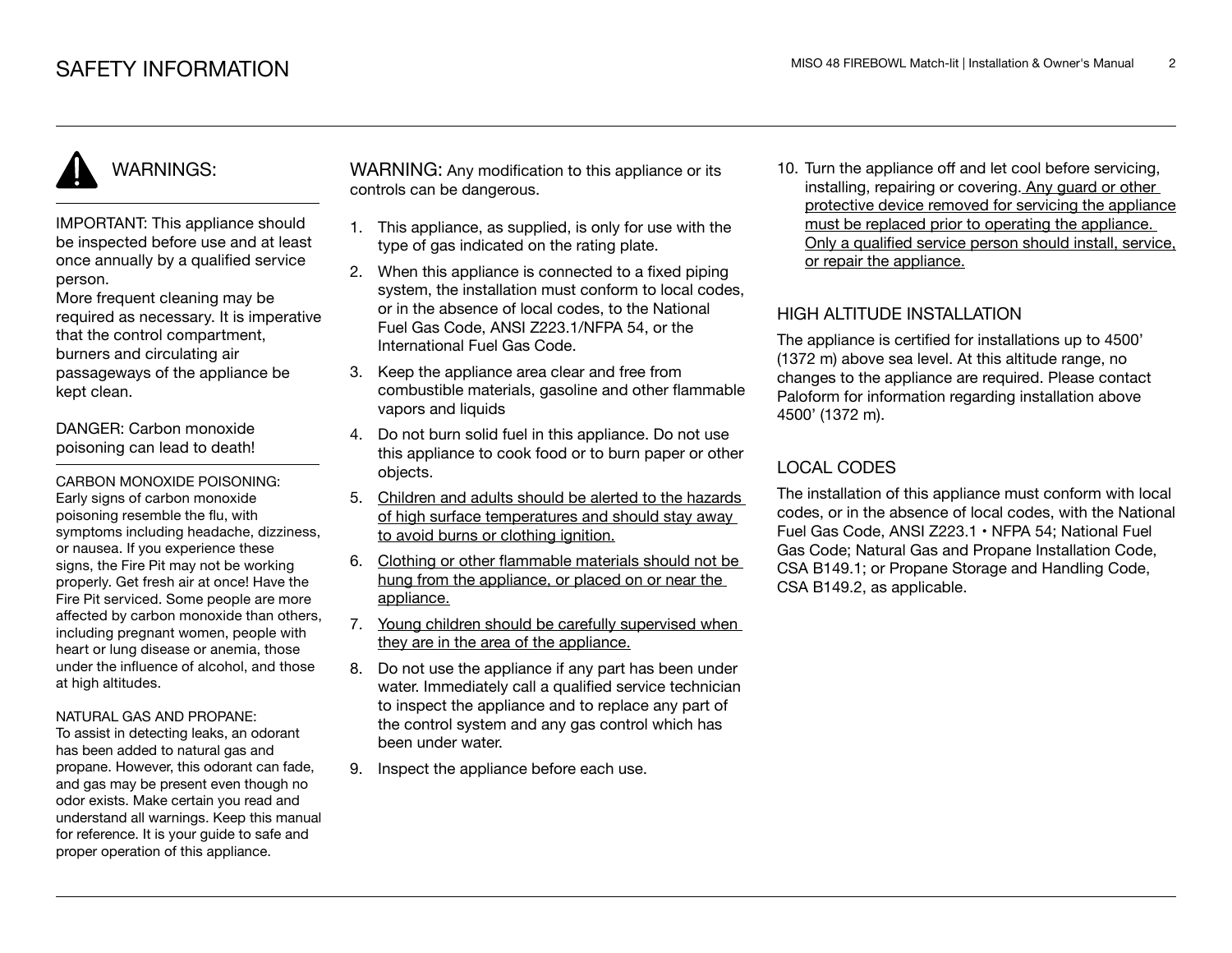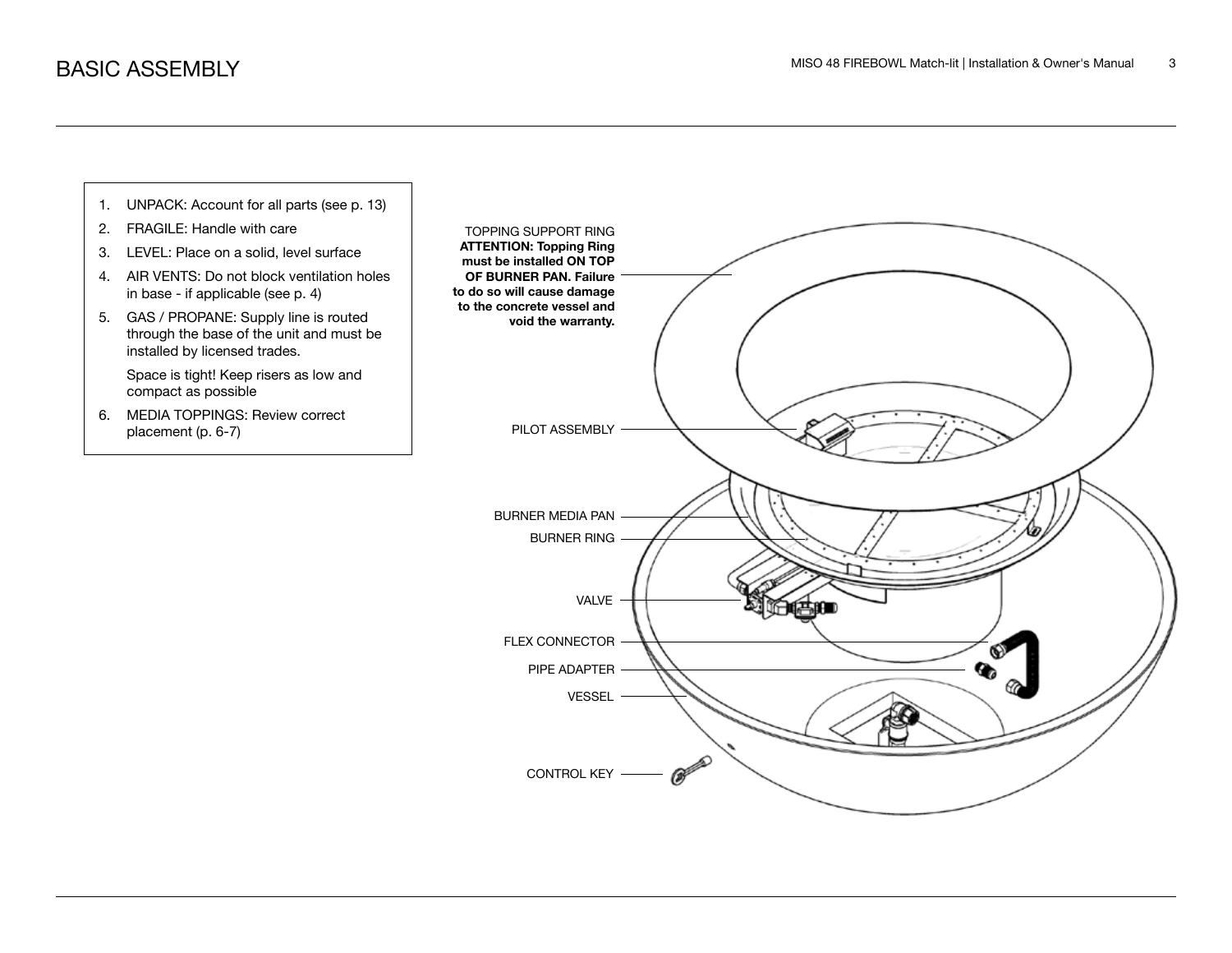|                       | NATURAI GAS   | PROPANF       |
|-----------------------|---------------|---------------|
| Burner Model #        | $CIR-F-24$    | $CIR-F-24P$   |
| Max Heat Input        | 140,000 BTU/h | 140,000 BTU/h |
| Inlet Pressure - Min. | 4.5" W.C      | 11.0" W.C.    |
| Inlet Pressure - Max. | $10.5"$ W.C.  | 13.0" W.C.    |
| Orifice Size          |               |               |
| <b>Burner Ports</b>   | 114           | 114           |
| Port Size             |               |               |

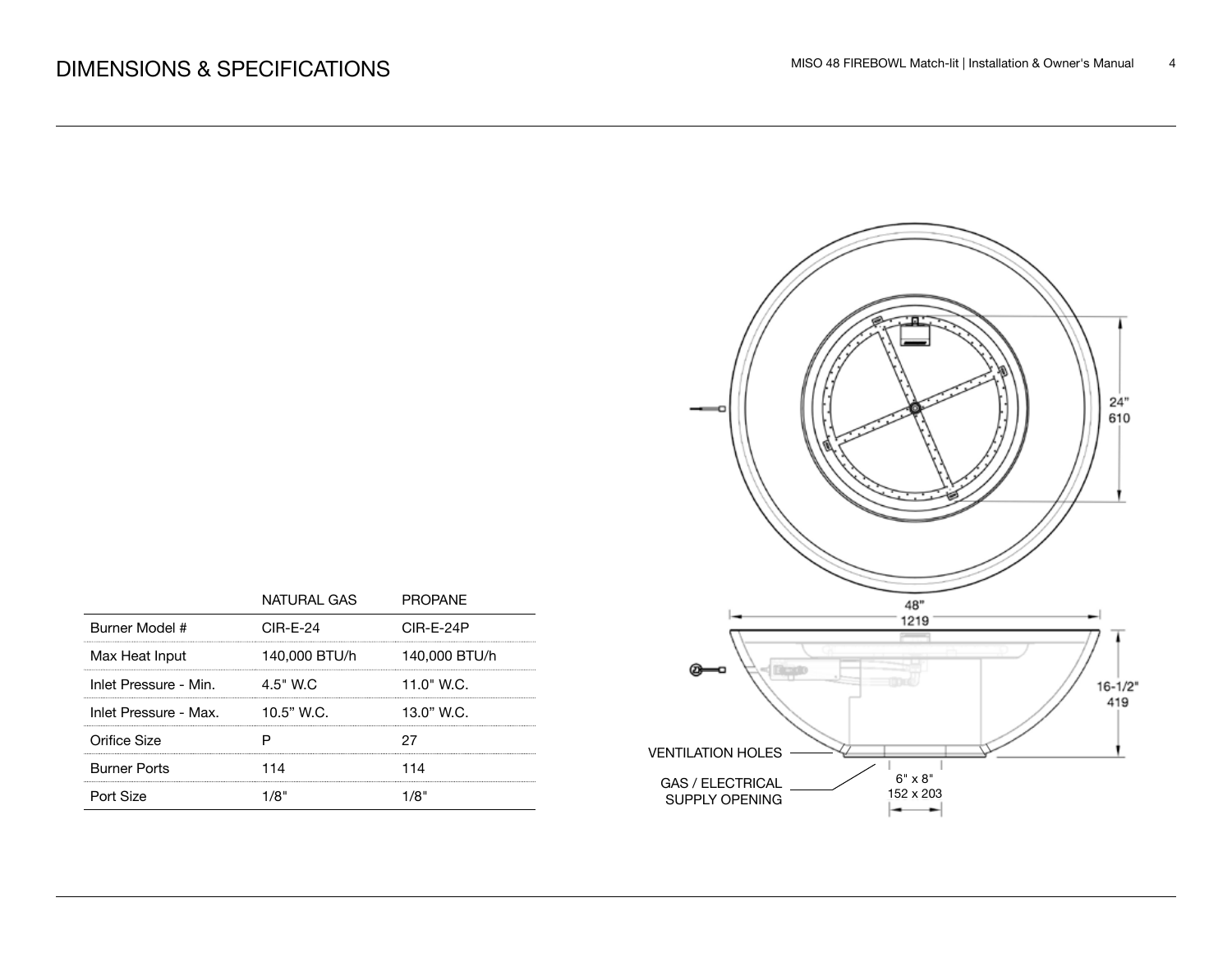

FIG 1. MINIMUM CLEARANCES TO COMBUSTIBLES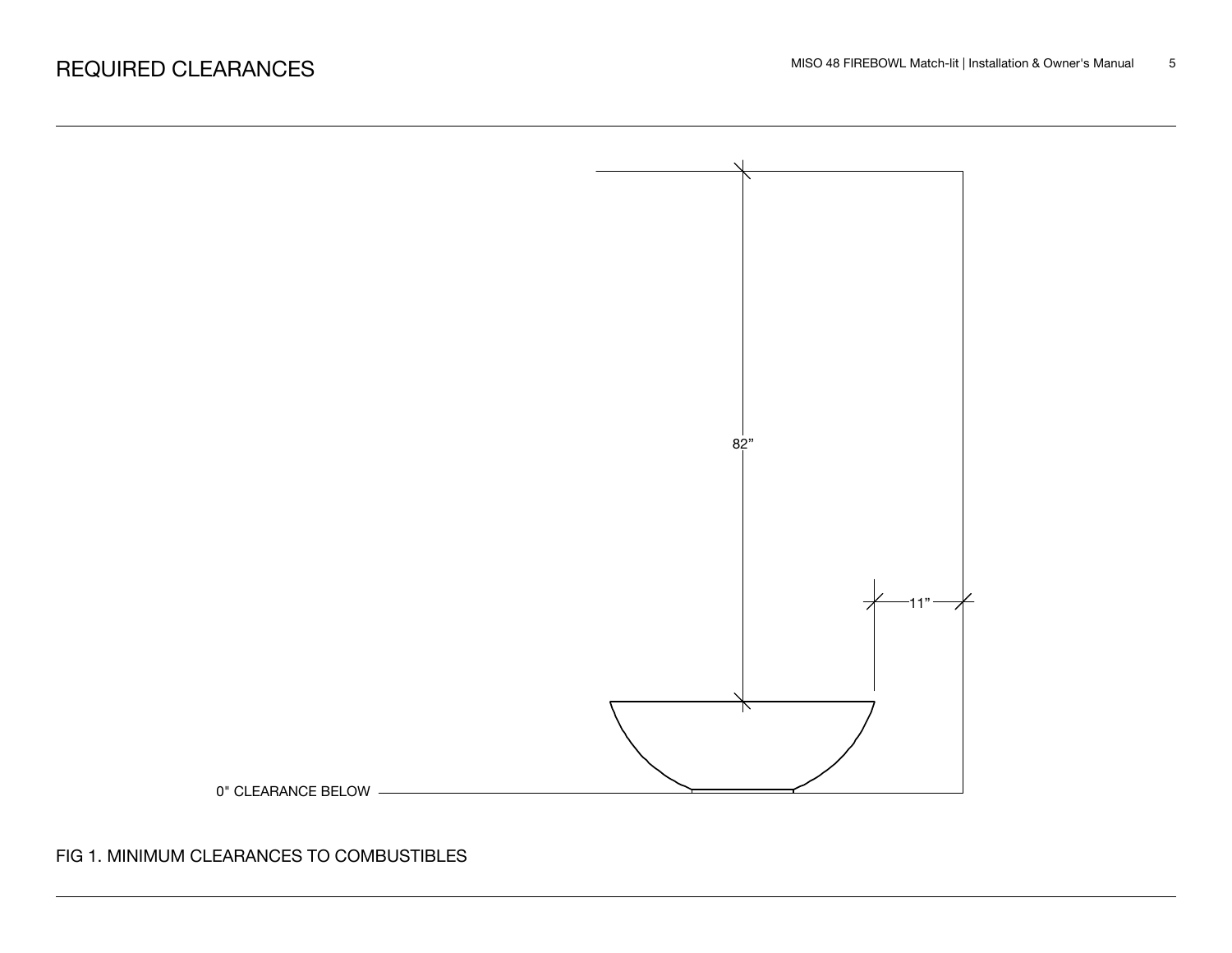#### WARNING:

Failure to position parts in accordance with these diagrams and instructions and/or failure to use parts specifically approved for use with this appliance may result in property damage or personal injury.

Do not remove the data plates attached to the Outdoor Fire Pit Burner. These plates contain important information.

#### NOTICE:

Installation and repair should be done by a qualified service person. The appliance should be inspected before use and at least once annually by a qualified service person. More frequent cleaning may be required as necessary. It is imperative that control compartment, burner ports and circulating air passageways of the appliance be kept clean.

#### CAUTION:

New Lava Rock may pop or crackle when first heated. This should subside after 30 minutes to one hour or more of operation. Maintain safe distance during this time.

#### TO ASSEMBLE THE FIRE PIT

- 1. Connect the Burner Assembly to the gas/propane supply using the supplied flex connector and following the instructions on page 8.
- 2. Carefully leak test all connections following the procedure on page 8.
- 3. Fill the burner pan evenly with burner media (crushed tempered glass for natural gas; volcanic rock for propane). Do not obstruct the pilot lighting port with burner media! Use burner media supplied by Paloform only!
- 4. Follow the Initial Lighting Instructions on page 9. Make sure that the flame carries to all parts of the burner. Turn OFF the appliance and let it cool before proceeding to the next step.
- 5. Place Topping Ring. Evenly distribute decorative topping (river stones, crushed glass or lava rock) on top of burner media. An uneven or excessively thick layer of topping can result in an uneven flame.
- 6. Do not cover pilot shield. Keep the lighting port open and free of media. Do not use any media not supplied by the manufacturer!





BURNER MEDIA DECORATIVE TOPPING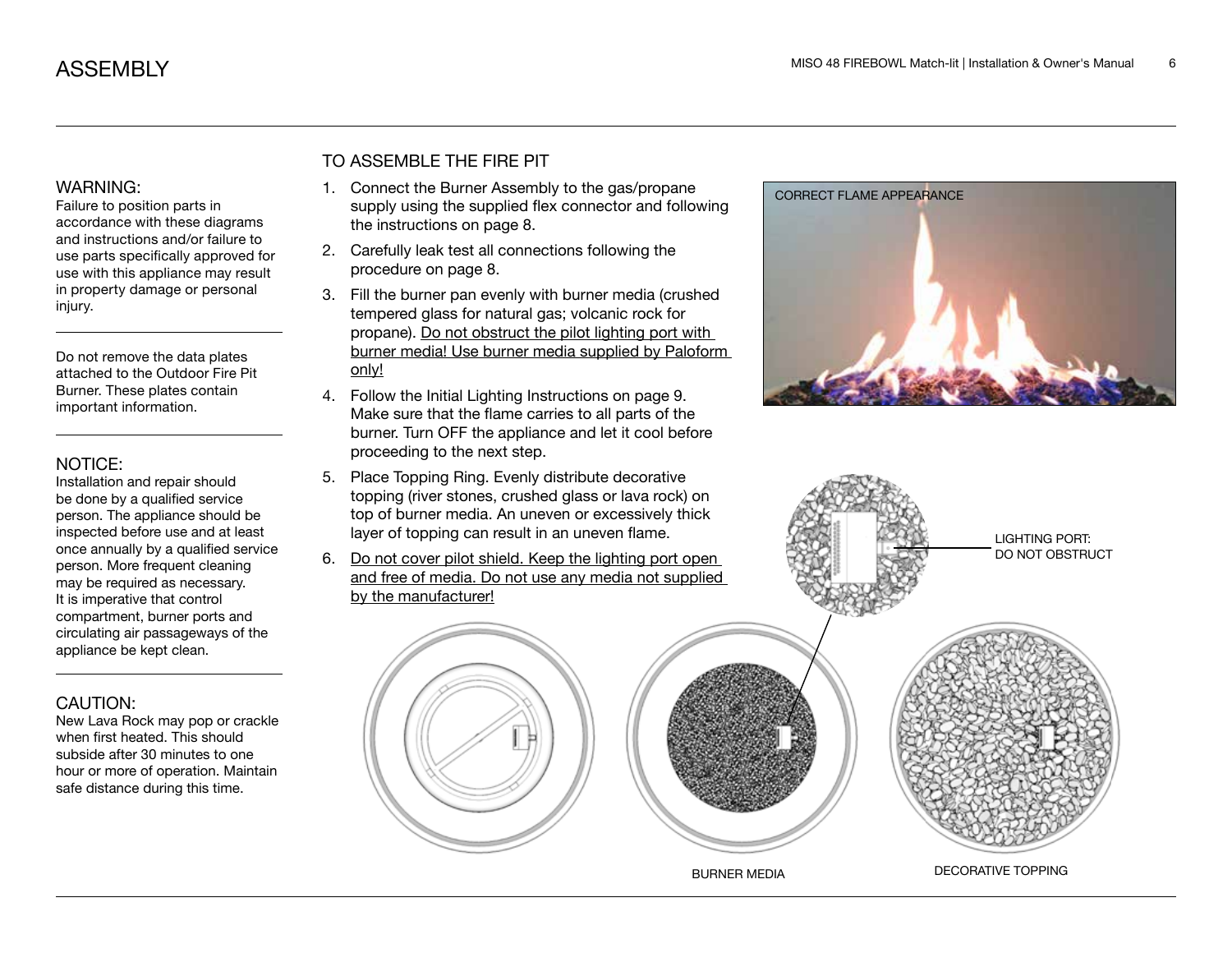CAUTION: Do not use any media over the burner that have not been supplied by Paloform. Landscape stone or other natural or manufactured materials may explode when heated.

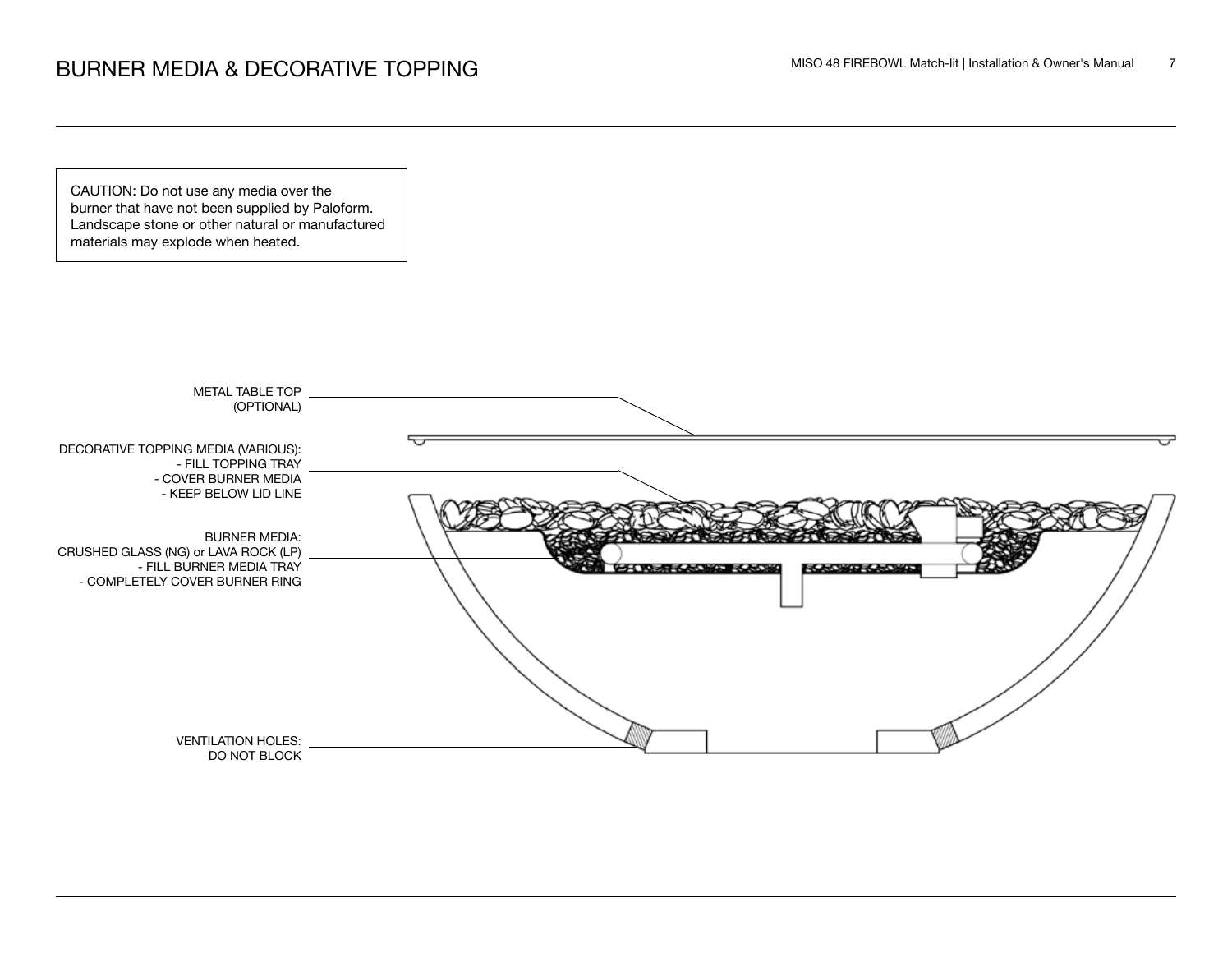# WARNING:

A qualified service person must connect the appliance to the gas supply. Follow all local codes.

#### CAUTION:

Use only new black iron or steel pipe. Internally tinned copper tubing may be used in certain areas. Use pipe of 1/2" diameter or greater to allow proper gas volume to Outdoor Fire Pit Burner. If pipe is too small, undue loss of pressure will occur.

#### INSTALLATION ITEMS NEEDED:

Before installing the Outdoor Fire Pit, make sure you have all items listed bellow:

- piping (check local codes)
- sealant
- manual shutoff valve
- adjustable (crescent) wrench or pliers
- sediment trap
- tee joints
- pipe wrench

#### INSTALLATION REQUIREMENTS

Installation must include a manual shutoff valve, union, and plugged 1/8" NPT tap. Locate NPT tap within reach for test gauge hook up. NPT tap must be upstream from the appliance.

Apply pipe joint sealant lightly to male threads. This will prevent excess sealant from going into pipe. Excess sealant in pipe could result in a clogged burner injector.

Install sediment trap in supply line as shown below. Locate sediment trap where it is within reach for cleaning and trapped matter is not likely to freeze.

A sediment trap prevents moisture and contaminants from entering the Outdoor Fire Pit controls. If a sediment trap is not installed, or is installed incorrectly, the unit may not work properly.

APPROVED FLEXIBLE GAS HOSE

#### CHECKING GAS CONNECTION

WARNING: Test all gas piping and connections for leaks after installing or servicing. Correct all leaks immediately.

WARNING: Never use an open flame to check for a leak. Apply a mixture of liquid soap and water to all joints. Bubbles forming on joints while the gas is running indicate a leak. Correct all leaks at immediately.

Test Pressures in Excess Of 1/2 psi (3.5 kPa) This appliance and its individual shutoff valve must be disconnected from the gas supply piping system during any pressure testing of that system at test pressures in excess of ½ psi (3.5 kPa).

Test Pressures Equal To or Less Than 1/2 psi (3.5 kPa) This appliance must be isolated from the gas supply piping system by closing its individual manual shutoff valve during any pressure testing of the gas supply piping system at test pressures equal to or less than ½ psi (3.5 kPa).

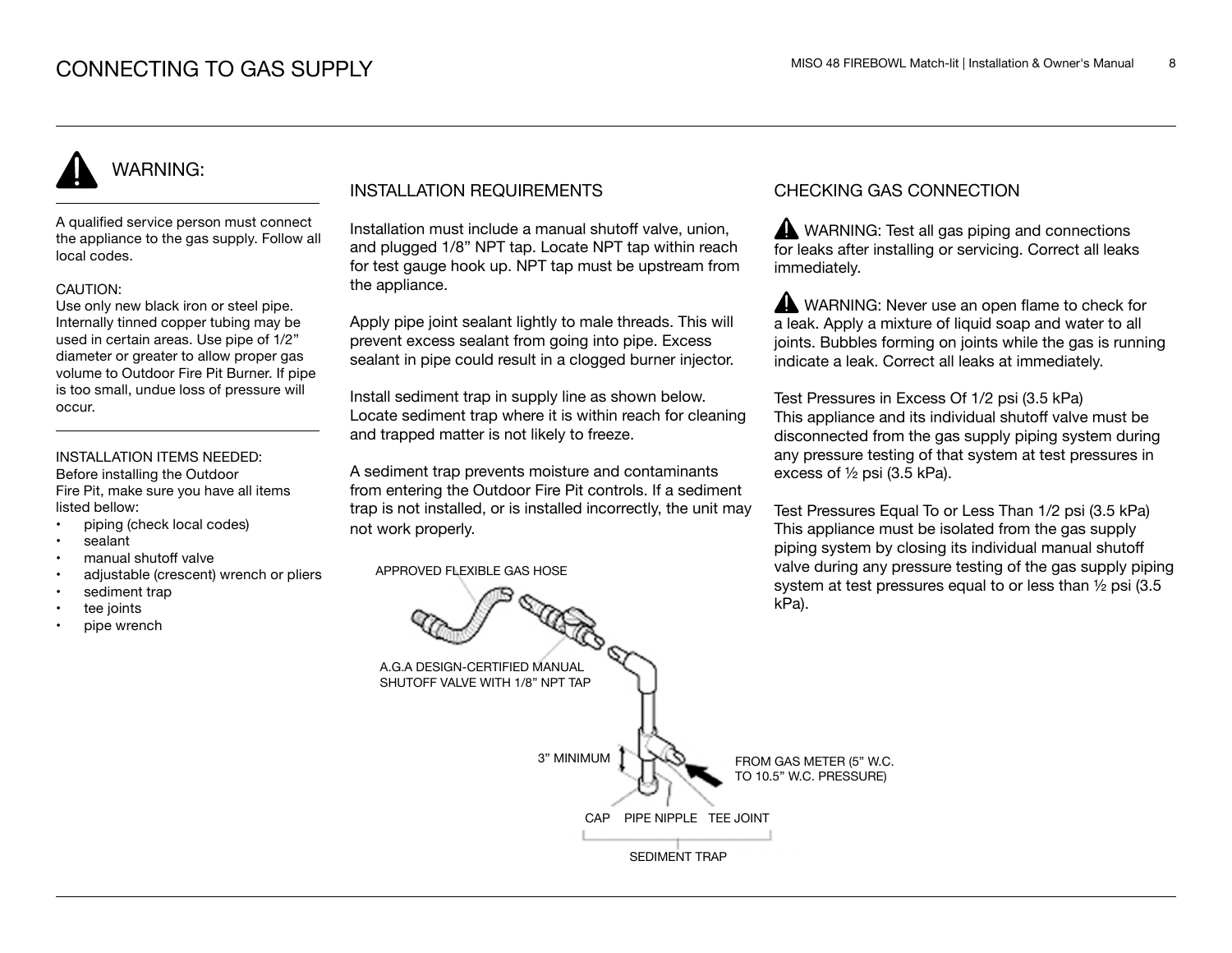# WARNINGS:

Failure to follow these instructions exactly may result in fire or explosion causing property damage, personal injury or loss of life.

Before operating the appliance, check all around the appliance area and on the surrounding floor for the smell of gas - some gas is heavier than air and may settle on the floor in the event of a leak. IF YOU SMELL GAS, follow the safety instructions on page 1 of this manual.

The main gas valve in this appliance is not serviceable. Do not try to repair or modify the valve, as doing so may result in a fire or explosion. Call a qualified service technician if you have any safety concerns.

Do not use this appliance if any part of it has been under water. Immediately call a qualified service technician to inspect the appliance and to replace any part of the control system and any gas control that has been under water.

Improper installation, adjustment, alteration, service or maintenance can result in injury or property damage. For assistance or additional information, consult a qualified installer, service agency or the gas supplier.

Do not store or use gasoline or other flammable vapors or liquids in the vicinity of this appliance.

#### INITIAL LIGHTING INSTRUCTIONS

- 1. Purge air from the supply line as follows:
	- Open the main shutoff valve.
	- Unscrew the main pressure test point on the appliance regulator
	- Leave the inlet test screw open until gas flows in.
	- When the gas is flowing, tighten the inlet screw immediately.
- 2. Test for leaks in each of the following locations:
	- The gas supply line connection to the main valve;
	- The Burner connections and pilot;
	- All joints on the valve and control body;
	- All field made joints and gas shutoff valves;
	- All factory made joints and connections.
- 3. You may check for gas leaks using one of the following methods only:
	- Soap and water solution. WARNING: If using a soap and water solution to test for leaks, DO NOT spray the solution onto electronic parts;
	- An approved leak testing spray;
	- An electronic sniffer. NOTE: Remove any excess pipe compound from connections if using this method, as the compound can set off electronic sniffers.

#### DANGER: NEVER USE AN OPEN FLAME TO CHECK FOR GAS LEAKS.

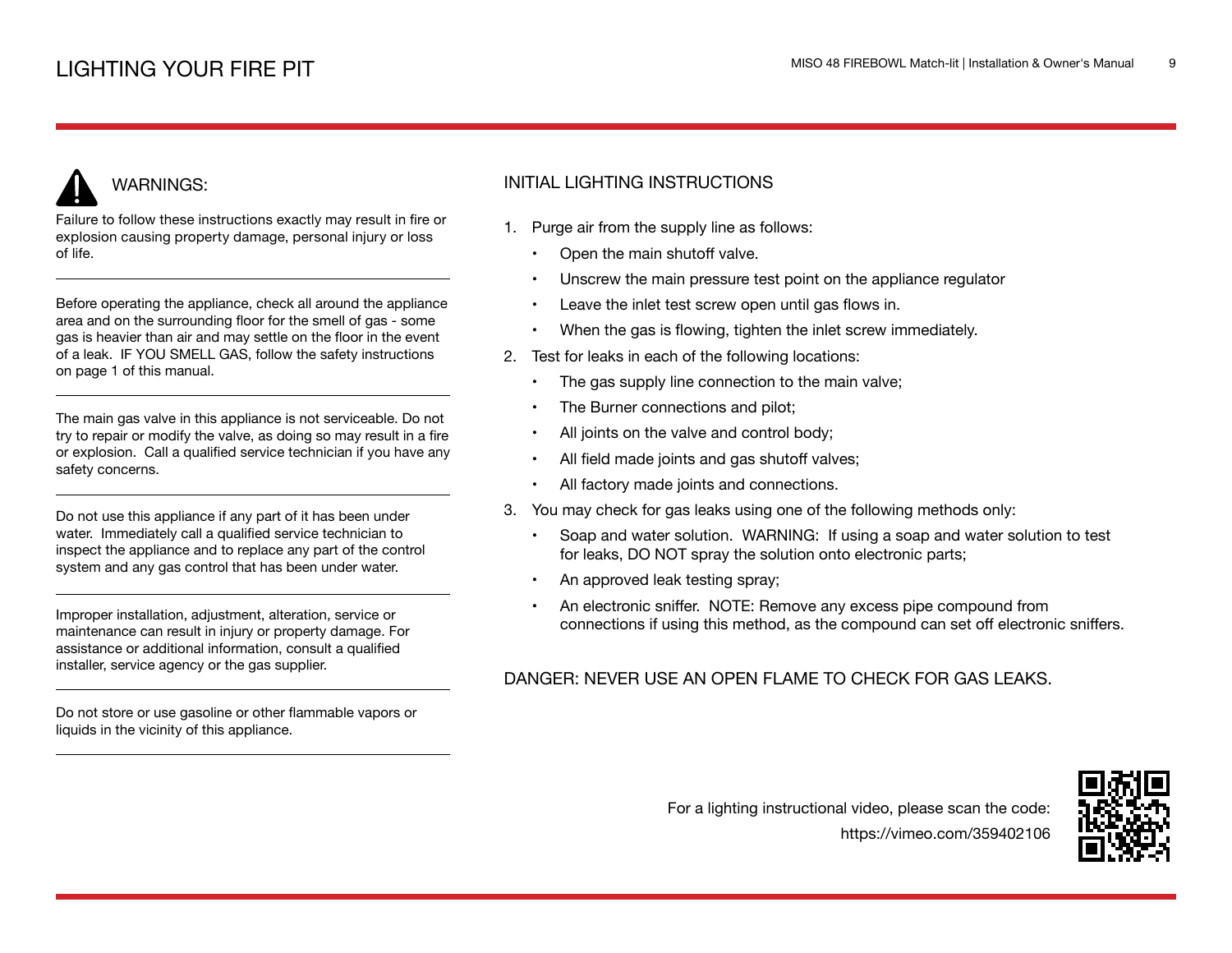## LIGHTING YOUR FIRE PIT

#### STOP!

Review the safety information on pages 1, 2 and 10 of this manual.

Use only your hand to push in or turn the gas control key. Never use tools. If the key will not push in or turn by hand, don't try to repair it, call a qualified service technician. Force or attempted repair may result in a fire or explosion.

Please ensure that you are familiar with the safe operation of the fire pit controls before replacing the instructional control knob with the Paloform key.

The control key/knob is meant to fit tight and be left in place. Remove only for winterization.



VALVE POSITIONS

The gas valve has three positions: PILOT, ON and OFF.

To light your fire pit, you first light the pilot flame, then turn on the gas to main burner.

Before lighting, allow five minutes for any gas in the vicinity to dissipate. (LP gas, which is heavier than air, may require forced ventilation).

- 1. Insert the control key (or control knob). Make sure the "half-moon"-shaped hole in the end of the key and the valve stem are aligned.
- 2. The key should turn freely 90°. Turn the key to the PILOT position (clockwise until it stops)
- 3. Push the control key in until it stops, and hold in this position.
- 4. Apply a flame to the lighting port with a barbecue lighter. The pilot flame will ianite.
- 5. Continue to hold the key down for up to thirty seconds after lighting the pilot.
- 6. When the control key is released, the pilot flame should continue to burn (if the pilot goes out, repeat the above steps).
- 7. Rotate the gas control key from PILOT to ON position (full counterclockwise position) to supply full flow to main burner.

Failure to turn the control key to the full ON position will reduce the flow and could result in poor ignition of main burner.

- 8. To extinguish main burner, rotate the gas control key clockwise to the PILOT position.
- 9. To extinguish pilot, push the control key in slightly and turn to the OFF position (fully clockwise).

NOTE: We do not recommend leaving the fire pit unattended with the pilot lit. Please turn to the OFF position.



PILOT

Push key in PILOT position to start the flow of gas to the pilot. Light the pilot while holding the key in



Turn the key 90° counter-clockwise to turn on the main burner. To turn the main burner off, turn clockwise 90° back to the PILOT position



To turn the pilot off, push slightly and turn clockwise 90° to the OFF position.

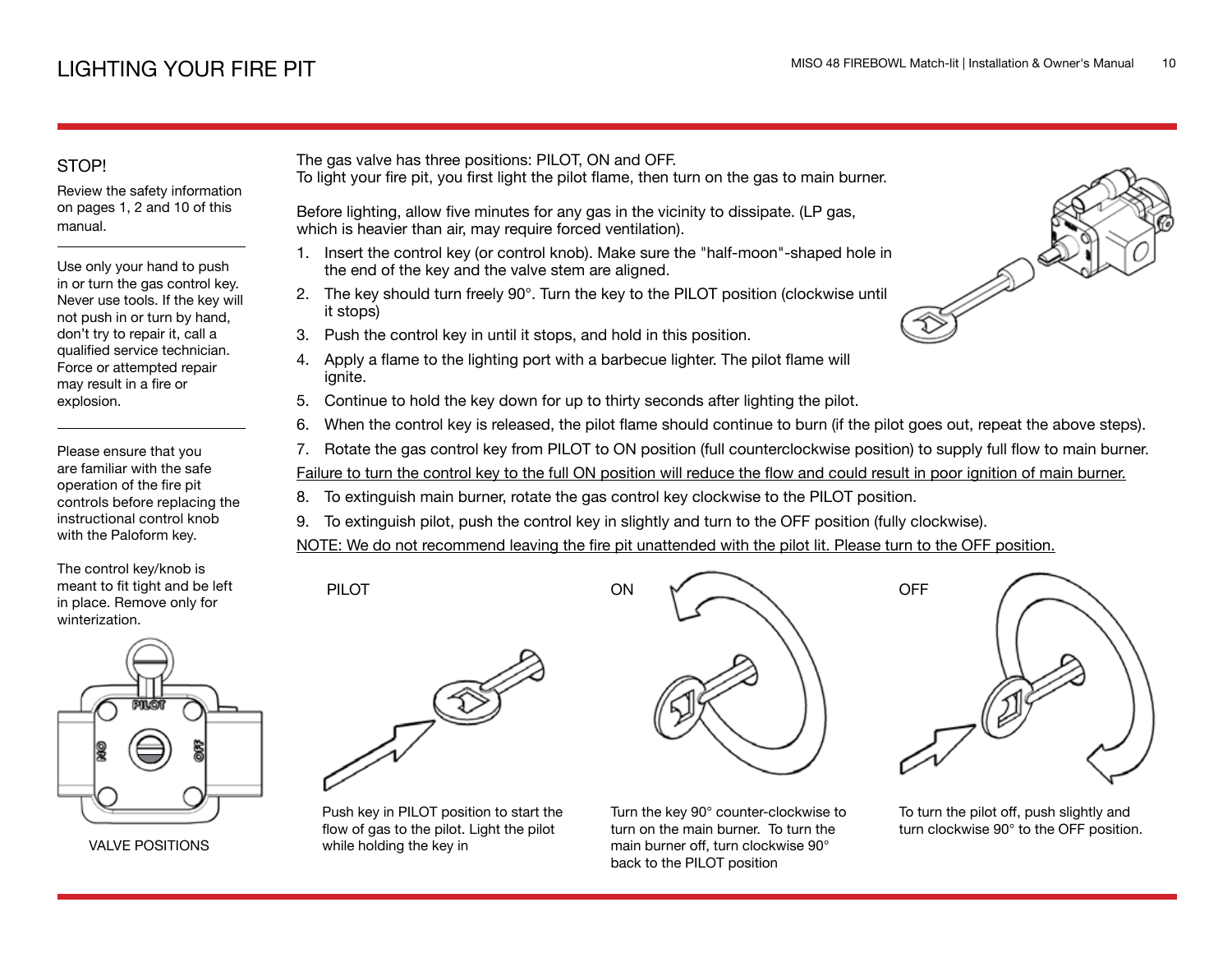#### KEEP YOUR FIRE PIT COVERED

Covering your fire pit with its all-weather cover when not in use will prolong the life of all its components.

WARNING: Turn off gas before servicing fire pit.

We recommend that a qualified service technician perform the following check-ups at the beginning of each fire pit season.

If any irregularities are apparent with operation. Please refer to Troubleshooting guide, page 11.

#### BURNER ELEMENT AND PILOT

Inspect the burner at regular intervals at least twice a year. Keep the burner and pilot area clean by vacuuming or brushing. Make sure the burner porting and burner air openings are free of obstructions at all times. Remove pilot cover to inspect pilot.

Remove topping from top of burner ring and Inspect area around the burner. Remove any lint or foreign material with a brush or vacuum cleaner.

#### PILOT FLAME

The flames from the pilot should be visually checked as soon as the unit is installed, and periodically during normal operation. The pilot flame must always be present when the fire pit is in operation. The pilot flame has two distinct flames: one engulfing the thermocouple and the other reaching to the main burner.



PILOT ASSEMBLY

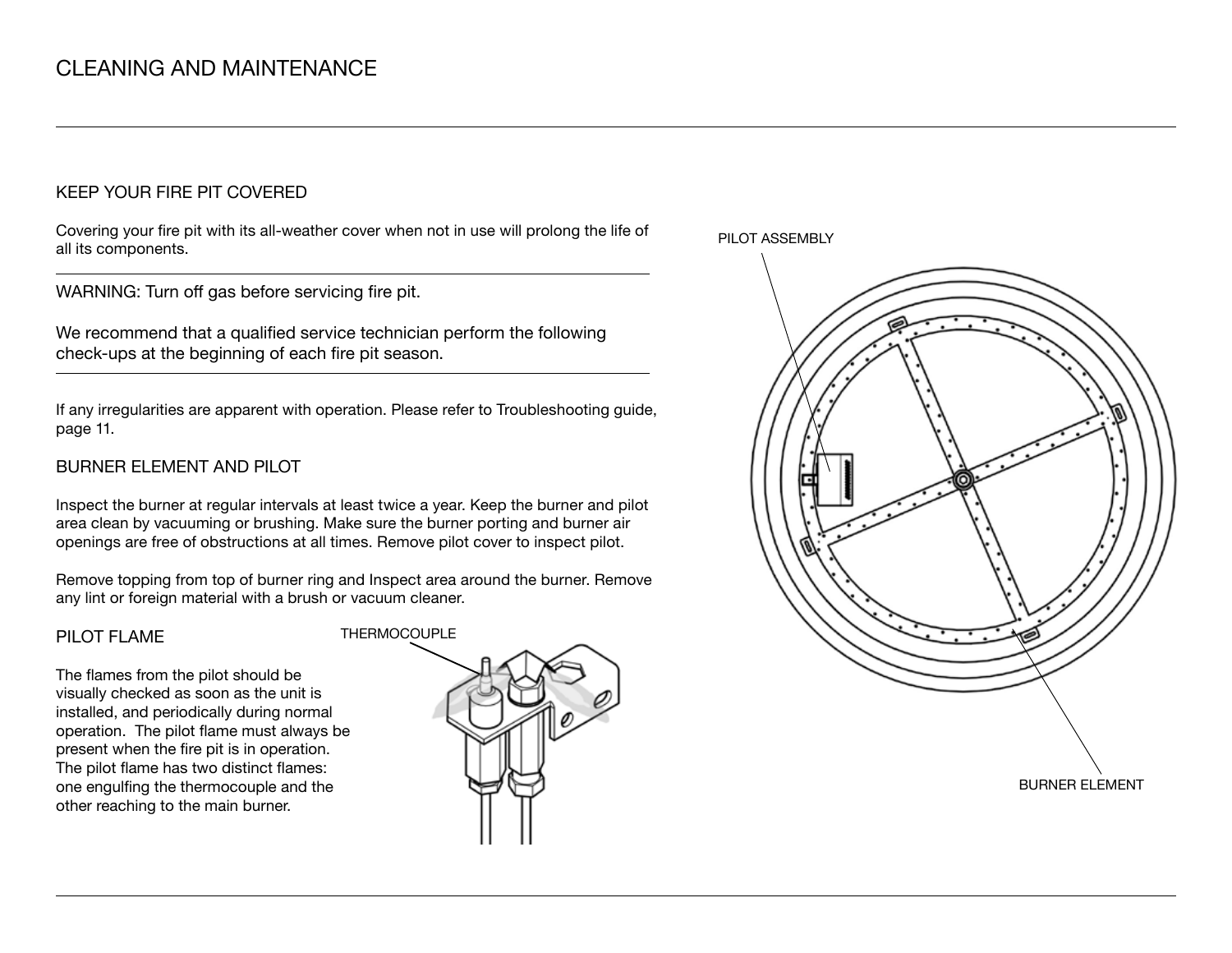#### WARNING:

Turn off appliance and let cool before servicing. Only a qualified service person should service and repair this appliance.

IMPORTANT: Operating unit where impurities in air exist may create odors. Cleaning supplies, paint, paint remover, cigarette smoke, cements and glues, new carpet or textiles, etc., create fumes. These fumes may mix with combustion air and create odors. These odors will disappear over time.



Shut off gas supply. Do not try to light any appliance. Do not touch any electrical switch; do

not use any phone in the vicinity of the appliance.

Immediately call your gas supplier from a safe distance. Follow your gas supplier's instructions.

| <b>OBSERVED PROBLEM</b>                                                                                                                                                              |                      | POSSIBLE CAUSE                                                                                                                                  |                      | <b>REMEDY</b>                                                                                                                                                                                                                           |
|--------------------------------------------------------------------------------------------------------------------------------------------------------------------------------------|----------------------|-------------------------------------------------------------------------------------------------------------------------------------------------|----------------------|-----------------------------------------------------------------------------------------------------------------------------------------------------------------------------------------------------------------------------------------|
| Unit is smoking / sooting excessively. (Note:<br>It is natural and unavoidable for appliance<br>sets to produce moderate levels of carbon<br>(soot) where flames contact the media.) | 1.<br>2.<br>3.       | Poor fuel quality<br>Excessive flame impingement or block-<br>age<br>Improper fuel/air mixture                                                  | 1.<br>2.<br>3.       | Contact local natural gas company<br>Separate the stones to allow more<br>flame passage<br>Remove any foreign items from the<br>flame pattern and/or check for proper<br>orifice sizing                                                 |
| Burner is excessively noisy<br>(Note: The movement and combustion of gas<br>will create low, unavoidable levels of noise.)                                                           | 1.<br>2.             | Passage of air/gas across irregular<br>surfaces<br>Excessive gas pressure on natural gas<br>units                                               | 1.<br>2.             | Relieve any tight bends or kinks in<br>gas supply line<br>Check/reset gas regulator pressure                                                                                                                                            |
| Gas odor even when manual valve is in the<br>OFF position                                                                                                                            | 1.<br>2.             | Gas leak. See Warning statement below.<br>Main gas valve defective.                                                                             | 1.<br>2.             | Locate and correct all leaks (see<br>Checking Gas Connections, pg 8)<br>Replace gas valve                                                                                                                                               |
| Unit produces unwanted odors                                                                                                                                                         | 1.                   | Gas leak. See Warning statement below.                                                                                                          | 1.                   | Locate and correct all leaks (see<br>Checking Gas Connections, pg 8)                                                                                                                                                                    |
| Pilot cannot be lit                                                                                                                                                                  | 1.<br>2.<br>3.<br>4. | Gas supply turned off or manual shutoff<br>valve closed<br>Air in gas lines when installed<br>Pilot adjustment screw closed<br>Pilot is clogged | 1.<br>2.<br>3.<br>4. | Turn off gas supply or open manual<br>shutoff valve<br>Purge air from the supply line<br>Adjust pilot flame for approximately<br>1" blue flame<br>Clean pilot (see Cleaning and Main-<br>tenance, page 11) or replace pilot<br>assembly |
| Pilot does not stay lit after control is released                                                                                                                                    | 1.<br>2.             | Flame sensor/thermocouple is not hot<br>enough<br>Thermocouple is damaged                                                                       | 1.<br>2.             | Retry, holding control 0key for a<br>longer period of time (20 seconds or<br>more) before releasing<br>Replace thermocouple                                                                                                             |
| Burner does not light after pilot is lit                                                                                                                                             | 1.<br>2.<br>3.<br>4. | Burner orifice is clogged<br>Inlet gas pressure is too low<br>Burner orifice diameter is too small<br>Flame sensor lead loose or disconnected   | 1.<br>2.<br>3.<br>4. | Clean burner orifice<br>Contact local gas or propane supplier<br>Replace burner orifice<br>Reconnect or tighten lead                                                                                                                    |
| Delayed burner ignition                                                                                                                                                              | 1.                   | Pilot flame is obstructed                                                                                                                       | 1.                   | Clear media/debris from lighting port                                                                                                                                                                                                   |
| Burner flame is too low                                                                                                                                                              | 1.<br>2.<br>3.       | Incorrect gas supply or pressure<br>Blocked burner orifice or burner ports<br>Improper burner orifice size                                      | 1.<br>2.<br>3.       | Check for proper gas supply pressure<br>Free burner orifice and burner ports of<br>any burrs, paint, or other blockage<br>Verify proper burner orifice sizing (see<br>page 4)                                                           |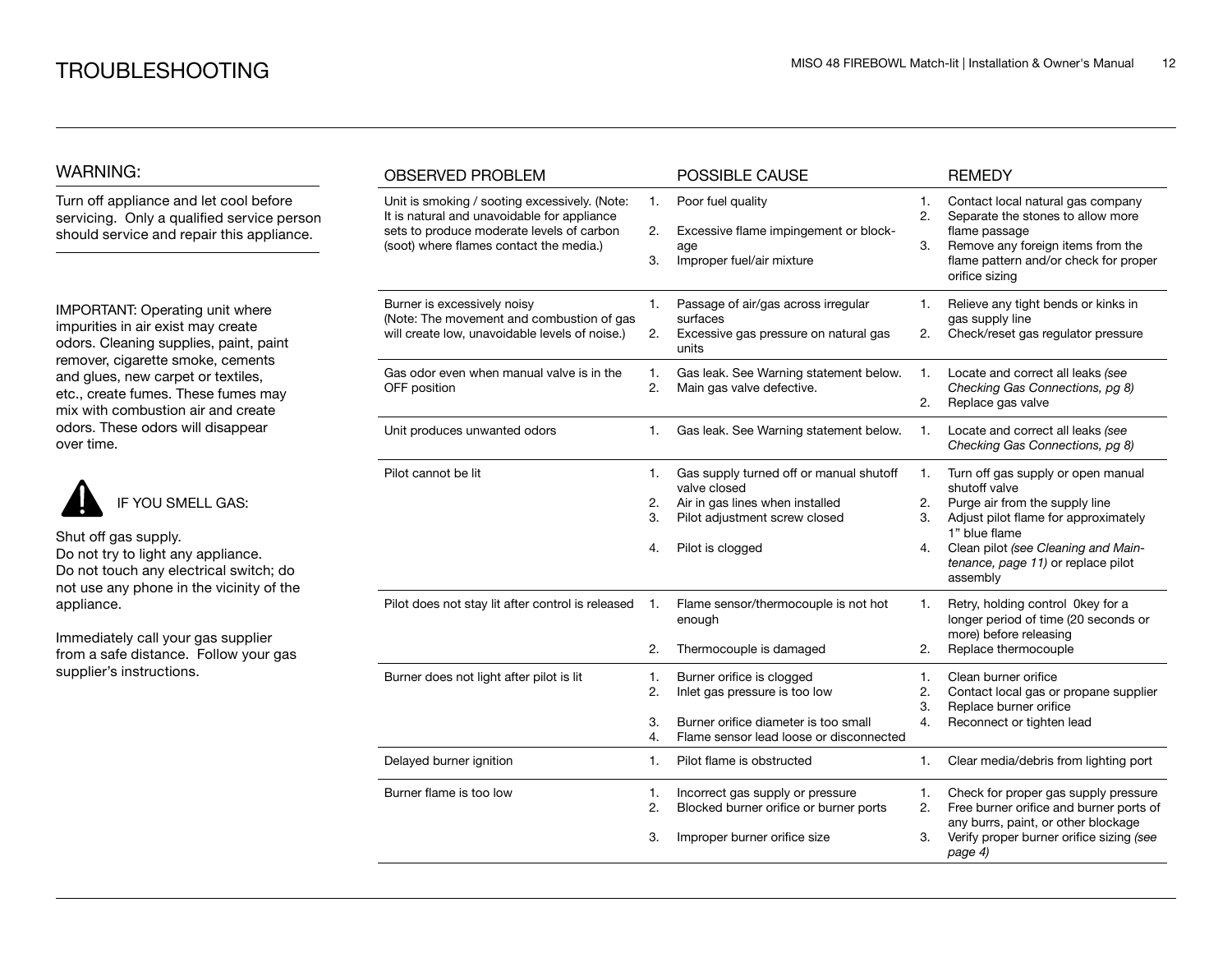|    |                                                   | Natural Gas          | Propane       |
|----|---------------------------------------------------|----------------------|---------------|
| 1  | <b>Pilot Cover</b>                                | CIR-EPC              | same          |
| 1a | <b>Pilot Shroud</b>                               | CIR-EPC              | same          |
| 2  | <b>Pilot Assembly</b>                             | <b>PIL-M-388</b>     | same          |
| 3  | 24" Burner Ring                                   | CIR-24-BUR           | same          |
| 4  | <b>Burner Pan</b>                                 | CIR/F-24-PAN         | same          |
| 5  | 3/8" Flare Adapter                                |                      |               |
| 6  | Regulator                                         | M-REG-RV48-NG        | M-REG-RV48-LP |
| 7  | 3/8" Close Nipple                                 |                      |               |
| 8  | 3/8" 135° Street Elbow                            |                      |               |
| 9  | Valve Bracket                                     | BEN32-BRA-WR109      | same          |
| 10 | Main Gas Valve                                    | M-VAL-WR-764-109     | same          |
| 11 | Control Key                                       | M-KFY-WR109          | same          |
| 12 | Venturi                                           | CIR-VEN-1            | same          |
| 13 | Orifice                                           | FIT-ORI-P            | FIT-ORI-27    |
| 14 | 3/8" Street Elbow                                 |                      |               |
| 15 | <b>Flex Connector</b>                             | CON-SS-5MM-12        | same          |
| 16 | <b>Burner Support</b>                             | SOB28-CHA            | same          |
| 17 | Burner Media (not shown)                          | <b>Crushed Glass</b> | Lava Pebbles  |
| 18 | Topping Media (not shown)                         | Various              | Various       |
| 19 | Fabric Cover (not shown)                          | COV-MIS48-LC         | same          |
| 20 | Concrete Vessel (not shown)   MIS48-(colour code) |                      | same          |